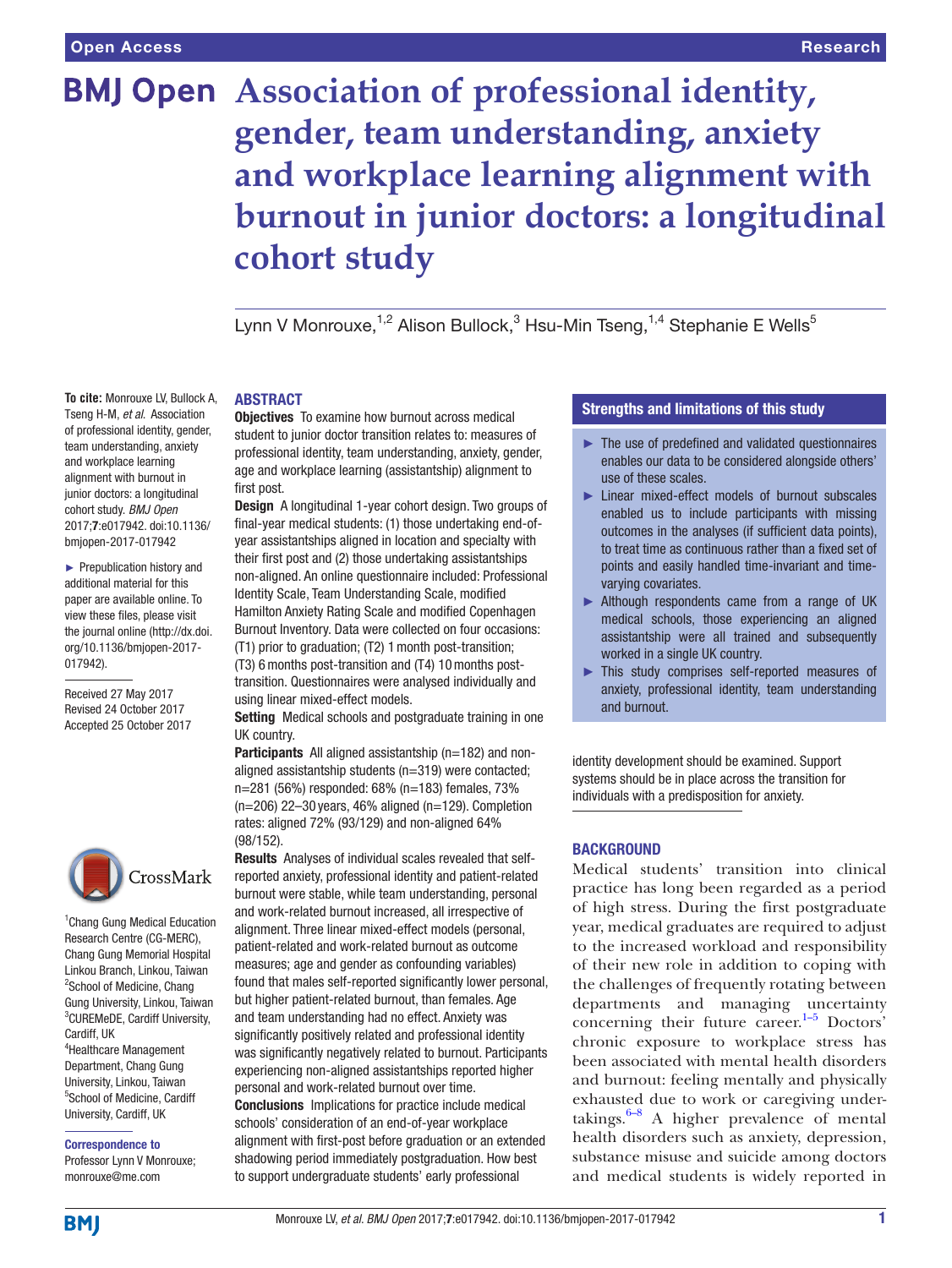the literature.<sup>8–10</sup> Furthermore, studies conducted in Europe, $^{1}$ <sup>11–14</sup> North America, $^{15-17}$  Australia, $^{37}$  and South East Asia[.18](#page-10-1) have all highlighted burnout to be an area of international concern particularly in relation to its association with increased psychiatric morbidity and negative health behaviours among medical students and early career doctors.<sup>6 11 19</sup> The potential personal and professional consequences of mental health problems and burnout for doctors and their patients can be devastating, resulting in suboptimal patient care, increased medical errors and lapses in professional behaviour.<sup>[17 20–22](#page-10-2)</sup>

Mental health problems and burnout observed at undergraduate level have potential implications for graduates' following their transition into clinical practice. For example, perceived stress during medical school has been shown to be a predictor of mental health problems requiring treatment among postgraduates.<sup>23</sup> In addition, doctors at the start of their postgraduate training have been found to be at increased risk of developing burnout compared with their more senior counterparts.[24 25](#page-10-4) This in part may be attributable to an *undergraduate burnout hangover,* as a number of studies have suggested that graduates commence their postgraduate training already exhibiting features of burnout.<sup>[11 12 16 24](#page-9-4)</sup> However, a longitudinal prospective cohort study of 117 final year students found a steady increase in burnout over time, rising from 28% prevalence at T1 (6months prior to graduation) to 75% at T5 (11 months postgraduation). $^{26}$ This suggests that the workplace learning environment also has an impact. Likewise, a more recent study examining medical interns in an Australian hospital found a 60% overall incidence of burnout and reported similar longitudinal findings whereby high levels of personal and work-related burnout were recorded throughout the year, peaking at 6months into the internship[.27](#page-10-6)

# Individual factors and burnout: identity, team understanding and anxiety

It has been argued that burnout in doctors is mainly due to personal factors, including trait measures of personality and individual perceptions of the learning and work environment[.28](#page-10-7) The professional socialisation of medical students has been the focus of much study recently. $29-32$ Essentially, it has been argued that in order to behave as a fully functioning member of the medical profession, medical students need to develop a strong sense of them-selves as doctors.<sup>[30–32](#page-10-9)</sup> Thus, an essential part of becoming a doctor comprises students' identification of themselves as being part of the medical profession: $29\frac{30\frac{32\frac{33}{32}}{33}}{100\frac{32\frac{33}{32}}{33}}$ developing an embodied professional identity that links them with the group. Additionally, identity threat has been significantly correlated with burnout in doctors.<sup>34</sup> Given that the group is part of our identity, and we are part of the group, identity threats can include feeling that the group we identify with is threatened in some way or feeling alienated from the group (disrupting our sense of belonging). $35$  The ability to work well within a team and

the opportunity to have a strong sense of belonging to the group (eg, working in teams during work-based learning placements) have been highlighted as facilitating factors for group identification. $29$  Anxiety can be generated by virtue of the situation or event in which we might find ourselves (so once the source of 'threat' goes away, so does the experience of anxiety). $36$  Anxiety can also be a more generalised attribution of an individual.<sup>37</sup> Research has demonstrated an association between generalised anxiety and burnout in doctors and other healthcare professionals.[38–40](#page-10-14)

# Moving from individual to institutional factors for **BURNOUT**

There have been calls for increased interventions targeted to address well-being, mental health problems and burnout at both the undergraduate and the postgraduate level. $6^{24}$  Moreover, there has been a call to focus on both individual and organisational factors that might contribute to well-being, rather than purely constructing burnout as a personal failing.<sup>41</sup> The most commonly studied interventions for physicians involve mindfulness, stress management and the use of small group discussions.<sup>42</sup> Although such interventions have been shown to be beneficial for reducing physician burnout, $42$  they all continue to focus the problem solely at the individual level.

In terms of the environmental level, research has found that students experiencing hospital rotations are more likely to report burnout than those experiencing outpatient, consult services, intensive care or research rotations.[43](#page-10-17) Students on rotations requiring overnight call were also significantly more likely to report burnout (55% vs 45%) than students not on rotations requiring overnight call.[43](#page-10-17) A recent systematic review, however, has focused on learning environment interventions and their impact on medical students' emotional well-being.<sup>[44](#page-10-18)</sup> A total of 28 articles were identified with interventions targeted at both individual and institutional levels, including: mental health programme, mind–body skills training, wellness programmes, mentoring, programme reform and curriculum structure.<sup>44</sup> Regarding curricula structure, one study reported that students whose clinical contact hours comprised a greater percentage of their overall learning experiences were less likely to experience burnout or to have seriously considered leaving medical school.<sup>45</sup> This suggests that work-based experience might be a mitigating factor for burnout as students transition into practice.

# Curricula intervention

In 2009, the UK General Medical Council introduced a compulsory new addition to the undergraduate curricula in the form a work-based transitional intervention; *the assistantship programme*. [46](#page-10-20) Assistantships are designed to address preparedness for practice concerns and the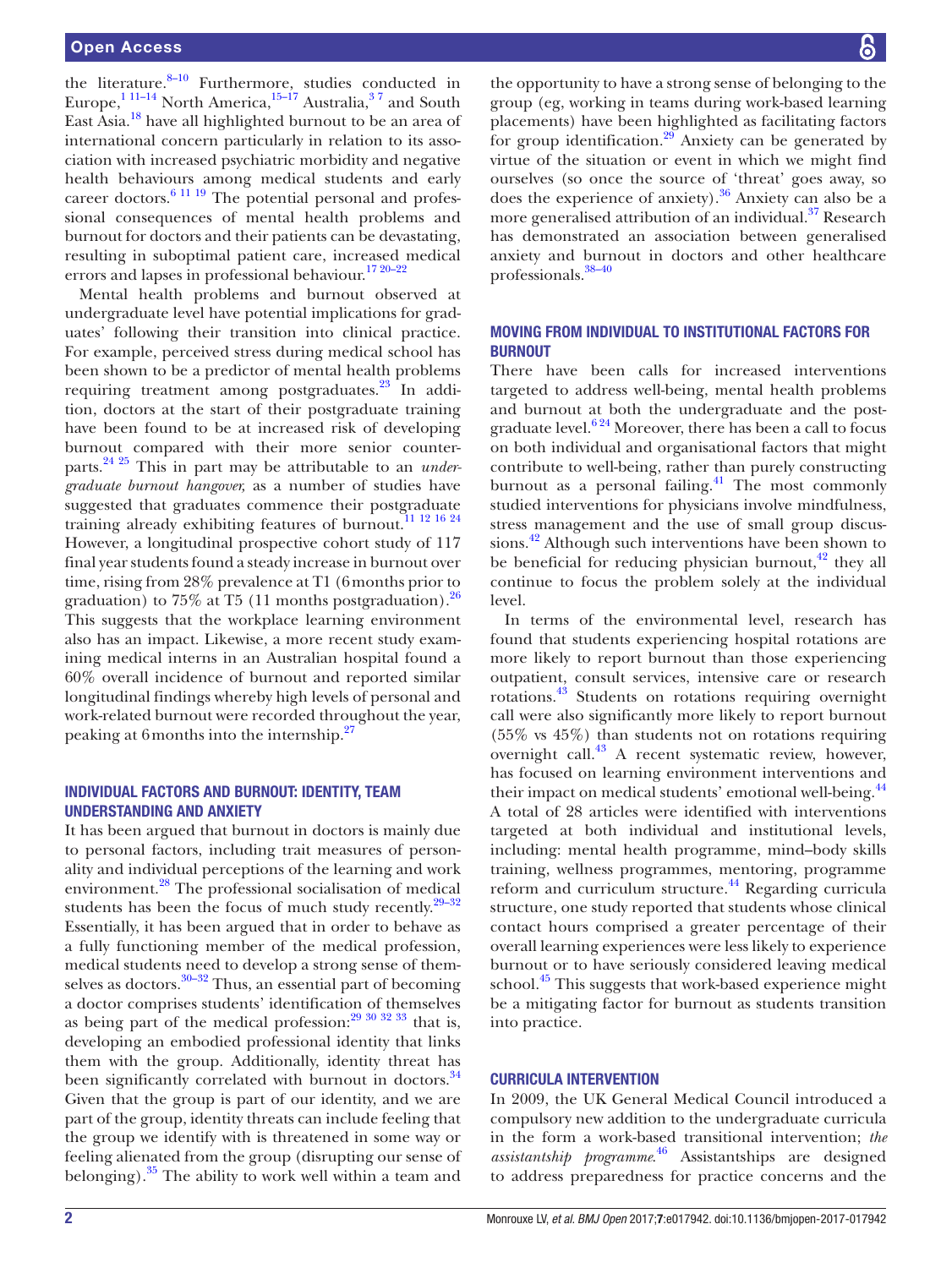peak in patient safety-related incidents as final year students transition into becoming junior doctors $47-49$  and are defined as placements in which final year medical students 'act as assistant to a junior doctor, undertaking defined duties under appropriate supervision'.<sup>50</sup> Thus they comprise end-of-course work-based experiences with the specific aim of smoothing students' transition into practice.

There is growing evidence that supports the efficacy of these placements in: improving graduates' preparedness for practice across a range of clinical and non-clinical skills domains,<sup>51 52</sup> facilitating a graduated increase in responsibility<sup>53–56</sup> and providing opportunities for gradual, low-stress workplace acclimatisation and integration within clinical teams facilitated by assistantship alignment. $48\frac{55}{2}$  However, much of the data to support these assertions lacks rigour. For example, in the case of questionnaire studies, each one uses a different questionnaire with slightly different foci of enquiry: student anxiety, $55$  learning opportunities $5657$  and specific skills' confidence.<sup>[51 52](#page-10-23)</sup> Additionally, respondent numbers are generally low (eg, n=37 and n=43 at time 1),<sup>[52 57](#page-10-28)</sup> with none of the analyses matching participant data longitudinally from time 1 (T1) and time 2 (T2). Finally, there is no single model of assistantship: each programme has a different duration (2 weeks, 4 weeks, 8 weeks and so on), placements are provided at different times in the curricula (before and after final examinations) and different in configurations (aligned to the first post on graduation or non-aligned).

Taken together this makes it difficult to draw any strong conclusions regarding the efficacy of the assistantship period. No one study builds on another. Moreover, to date, there has been a limited exploration of the longer-term consequences of assistantship alignment on graduates' psychological well-being, namely whether assistantship alignment serves as an existing curriculum intervention to reduce levels of anxiety and burnout in newly qualified doctors. We therefore aim to fill these gaps in the literature through our mixed-methods longitudinal programme of research. Specifically, this study focuses on the following research questions:

#### Research questions (RQs)

RQ 1: Do self-reported professional identity, anxiety, team understanding and burnout levels change over time as final year students transition into clinical practice?

RQ 2: Are there any associations between assistantship alignment and self-reported professional identity, anxiety and team understanding on burnout scores over time?

### **METHODS**

A longitudinal 1-year cohort design was used with data being collected via an online questionnaire. The questionnaire included the Professional Identity Scale, $29\frac{58}{6}$ the Team Understanding Scale,<sup>29</sup> the modified Hamilton

Anxiety Rating Scale $59$  and the modified Copenhagen Burnout Inventory. $\frac{60}{n}$  The professional identity scale comprises nine questions relating to an individuals' perception of their group identification, the team understanding scale measures students' understanding of team working and willingness to engage. The professional identity and team understanding scales have been successfully validated with a health and social care student population, including medical students.<sup>29</sup> The Hamilton Anxiety Rating Scale includes a series of statements concerning individuals' experience of anxiety-related symptoms and is essentially a measurement of a person's general anxiety responsiveness, rather than a measure of context-specific anxiety. We used this scale to understand how an individuals' level of anxiety impacts on burnout thus facilitating a better understanding of the impact of the assistantship (as an environmental factor) on burnout levels. The Copenhagen Burnout Inventory comprises questions in three domains: personal burnout, patient-related burnout and work-related burnout and has been validated for the assessment of burnout in hospital doctors $^{60}$  $^{60}$  $^{60}$  and undergraduate students. $61$  The versions of the Hamilton Anxiety Rating Scale and Copenhagen Burnout Inventory included in the questionnaire were slightly modified by the addition of personal prefixes for example, 'I feel…/I experience…'. Owing to a transcription error in the process of generating the online questionnaire, one personal burnout question ('I feel weak and susceptible to illness') was not included in the questionnaire (see online [supplementary](https://dx.doi.org/10.1136/bmjopen-2017-017942)  [appendix A](https://dx.doi.org/10.1136/bmjopen-2017-017942) for the full version of all scales used). The questionnaire comprised 16 pages including one introduction, three demographic/background pages, a 'your story' page, a 'prize draw' page and a final summary page. Participants could not move forward without completing sections (apart from the final 'your story' section) but could move backwards. This study was conducted as part of a wider, longitudinal, mixed-methods programme of research to examine emotional issues around graduates' transition into practice.<sup>48</sup>

### **Context**

All medical students in Wales undertake a 6–7week student assistantship with both medical schools co-operating to provide a countrywide joined-up approach. For undergraduates who will commence their postgraduate training in Wales, their assistantship is aligned in location and specialty with their first postgraduate role as a junior doctor (known variously internationally as the intern, PGY1 or first residency year) post. This first post is not necessarily in the same location within the country. For example, the graduate could be starting their new junior doctor post in a remote northern Wales setting despite them undertaking the majority of their studies in a southern city setting. Welsh undergraduates who will commence their first post in another UK region and undergraduates from other UK medical schools who will commence their first post within Wales undertake non-aligned assistantships. Some of these graduates might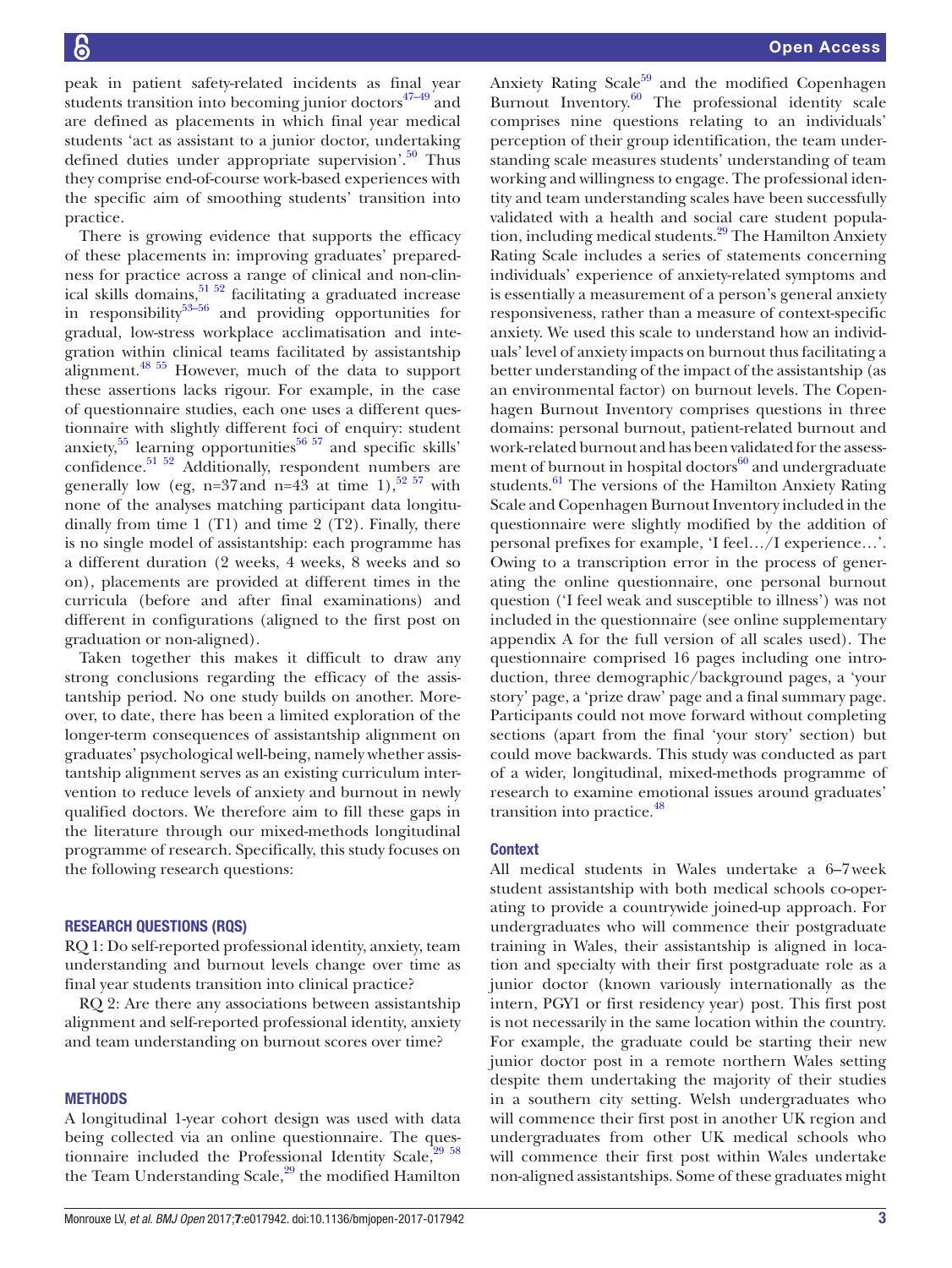be returning to their home country, Wales. This context provides us with a *natural experiment* situation, with both groups of participants likely experiencing some form of disruption to their social setting.

#### **Procedure**

Following ethical approval, all 2015 graduates of the two medical schools in Wales were invited to participate (n=351) along with graduates from other medical schools who would commence working as a doctor within Wales (n=150). Within this cohort, participants fell into two groups: (1) aligned assistantship: individuals who experienced the student assistantship aligned with their first post and (2) non-aligned assistantship: individuals who experienced the student assistantship in a different place to their first post. In the UK, the first post is the start of Foundation training, Foundation Year 1 (FY1).

Questionnaires were hosted and administered via the Bristol Online Survey (BOS). Undergraduate assistants tested the questionnaire prior to administration (see Acknowledgements section). Invitations to participate in the study were sent to graduates via email with the assistance of undergraduate (T1) and postgraduate (T2–T4) administrators. Weekly reminder emails were sent. A link to the questionnaire was posted on targeted social media pages: for example, undergraduate year group/junior doctor Facebook pages. As an incentive for participation, individuals were offered the chance to be entered into a prize draw (thirty £20 vouchers were available for each questionnaire). To facilitate delivery of the vouchers, participants wishing to enter the draw were asked to provide an email address. With participants' consent, their email address was used as a data identifier allowing participants' responses to be paired over time and analysed longitudinally. After the data had been aligned, all identifiers were removed, and statistical analyses was performed anonymously (SEW only had access to this data). Participants were invited to complete the online questionnaire on four occasions between June 2015 and June 2016: (T1) prior to graduation from medical school and in the middle of their assistantship period (8 June–6 July 2015); (T2) 1month following their transition into clinical practice (1–30 September 2015); (T3) 6 months after their initial transition into clinical practice and 2 months after their second post (4 January–4 February 2016) and (T4) 10 months following their initial transition and 2 months after their third post (23 May–24 June 2016). These time periods were purposively designed to capture these other transitions in the junior doctor first year (ie, transitioning into new specialties). We did not use the facility within the BOS to enable individuals to 'save responses and complete later', so we are unable to know how many people started, but did not finish, the questionnaires.

#### Data analysis and stability assessment

Analysis comprised two stages. Stage 1 analyses was undertaken to answer RQ1 in terms of whether self-reported

professional identity, anxiety, team understanding and burnout levels changed over the time of our study as final year students transitioned into their clinical practice. Here, the individual scales were examined (for the Copenhagen Burnout Inventory the three subscales of burnout were examined separately: personal, patient-related and work-related). The significance of the main effects (alignment group and time) and the interaction effects for aligned/non-aligned groups over time were assessed with the Wald  $X^2$  test using generalised estimating equation.

Stage 2 analyses were undertaken to answer RQ2 by examining the associations between assistantship alignment, self-reported professional identity, anxiety and team understanding on burnout scores over time. Multivariate regression analyses were performed by fitting the data to a mixed-effect model. $62$  The majority of the results were analysed using  $R^{63}$  and lme4.<sup>64</sup> We performed linear mixed-effect models on the three factors of burnout (personal, patient-related and work-related) to assess the effect of alignment, phase and interaction on burnout. The mixed-effect model was chosen as it offered a better fit of the data than the repeated measures analysis of variance for these data sets. Mixed-effect models allow individual variability to be accounted for by computing a random slope and a random intercept for each participant. In this way, individual differences in subjective burnout levels were accounted for. The random effect components comprised: (1) intraindividual variation on burnout throughout the different time points and (2) measurement error (ie, the remaining 'noise' in the model that represents unexplained variations not captured by the model).

We treat time as a continuous variable. We hypothesised that the degrees of burnout change over time could be partly predicted by participants' experiences of assistantship alignment as well as their personal characteristics of anxiety responsiveness, professional identity and perceived support from team understanding. To assess the impact of other factors on the participants' burnout, confounding factors such as participants' age and gender were included in the fixed effect components. As these factors may cause the burnout to be higher or lower or they may cause the burnout to change at a faster or slower rate across time, such variation was modelled with a random intercept and slope, respectively, for each participant. Although it is interesting to see the interaction between these factors and time, we do not include these interaction terms in our model for simplicity purpose. The notations in the model are as follows:

 $Burnout_{ij} = \mu + \beta_g$   $Group_j + \beta_t$   $Time_i + \beta_{gt}$   $Group_j \times Time_i + \beta_s$   $Gender_j$ +*β<sup>a</sup> Agej* + *β<sup>x</sup> Anxietyj* + *β<sup>p</sup> PIj* + *β<sup>w</sup> Team Understandingj*  $+\gamma_j^0 + \gamma_j^1$  *Time<sub>i</sub>* +  $\epsilon_j$ 

where i indexes the time phase and j indexes the individual. With respect to effect size of linear mixed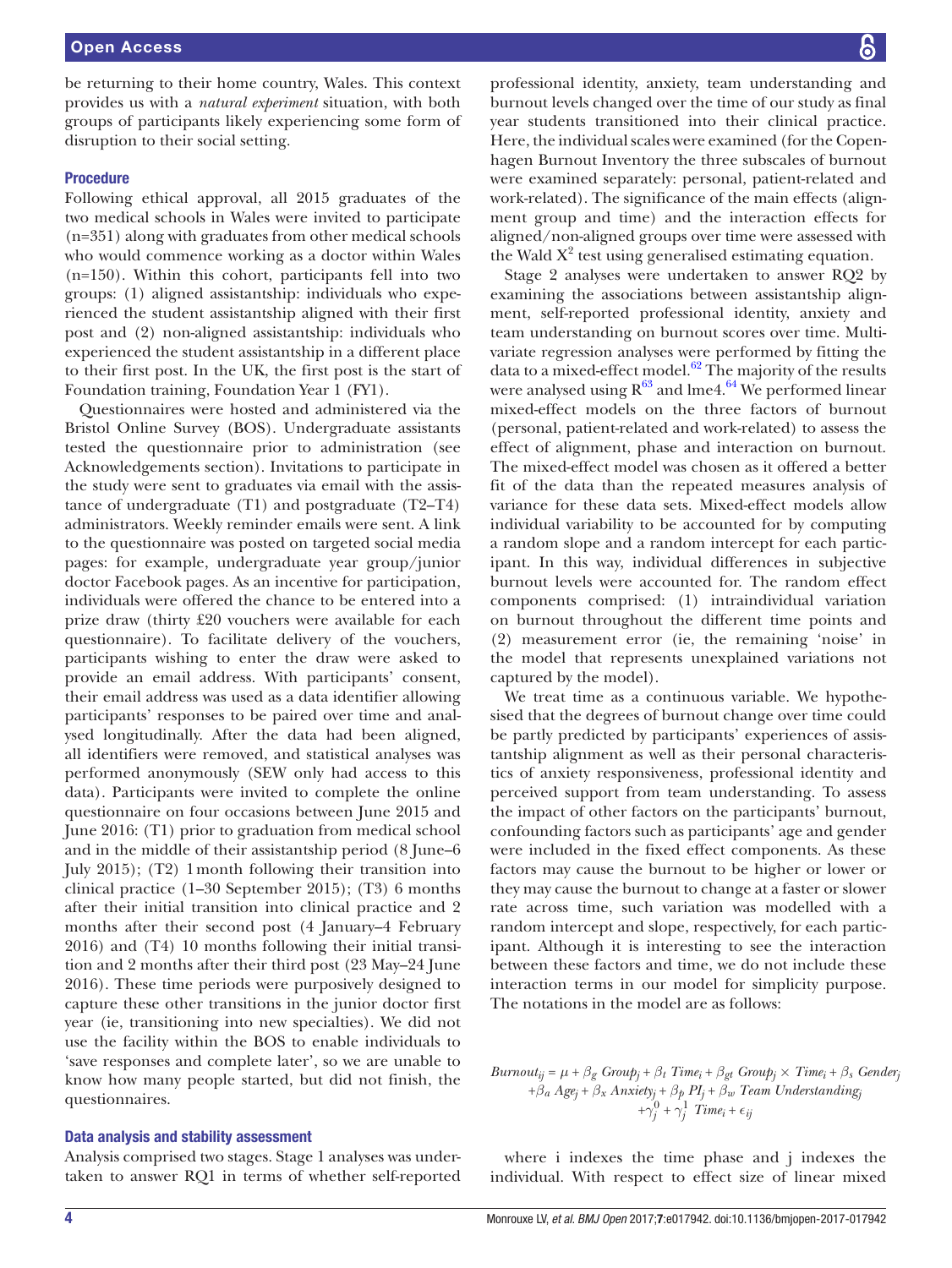<span id="page-4-0"></span>

| Table 1     | Number (and %) of respondents' demographics across each of the four data collection times |             |            |           |  |
|-------------|-------------------------------------------------------------------------------------------|-------------|------------|-----------|--|
|             | <b>T1</b>                                                                                 | T2          | T3         | <b>T4</b> |  |
| Group       | 208                                                                                       | 175         | 135        | 125       |  |
| Aligned     | 99                                                                                        | 79          | 64         | 65        |  |
| Non-aligned | 109                                                                                       | 96          | 71         | 60        |  |
| Gender      |                                                                                           |             |            |           |  |
| Female      | 135 (64.9)                                                                                | 120 (68.57) | 93 (68.89) | 87 (69.6) |  |
| Male        | 73 (35.1)                                                                                 | 55 (31.43)  | 42 (31.11) | 38 (30.4) |  |
| Age (years) |                                                                                           |             |            |           |  |
| $17 - 25$   | 155 (74.52)                                                                               | 129 (73.71) | 96 (71.11) | 98 (78.4) |  |
| $26 - 30$   | 45 (21.63)                                                                                | 40 (22.86)  | 36 (26.67) | 24 (19.2) |  |
| $31 - 35$   | 4 (1.92)                                                                                  | 4(2.29)     | 2(1.48)    | 3(2.4)    |  |
| $36 - 40$   | 4(1.92)                                                                                   | 2(1.14)     | 1(0.74)    | 0(0)      |  |

models, we employed the method for obtaining  $R^2$  from generalised linear mixed-effects models developed by Nakagawa and Schielzeth.<sup>[65](#page-10-35)</sup> This method yields two  $R^2$ , a marginal  $R_{\rm m}^2$  that accounts for the variance explained by the fixed factors and a conditional  $R_{\rm m}^2$  for the variance explained by both fixed and random factors.

## **RESULTS**

#### Characteristics of respondents

The response rates for the four time points were as follows: T1 n=251 (50%), T2 n=179 (34%), T3 n=141 (28%) and T4 n=125 (25%). The response rate aggregated over time was 56% (n=281), of whom 68% (n=183) were female and 73% (n=206) were aged 12–30 years. Among these, n=129 (46%) experienced the aligned assistantship. Ninety respondents completed the questionnaire on only one occasion. Given this is a longitudinal study, the criteria for inclusion was participation at more than one time. The data from these 90 participants were therefore excluded from the analyses. The number and characteristics of respondents that fulfilled the inclusion criteria at each time point are outlined in [table](#page-4-0) 1. Completion rates of 72% (93 of 129) and 64% (98 of 152) were observed for aligned and non-aligned participants, respectively. Incomplete data were accounted for in the analyses via maximum likelihood estimation. This difference in study completion did not differ significantly between the two groups,  $X^2(1)=1.53$ , p=0.22. The percentages of female by time phase were 65%, 69%, 69% and 70%, respectively  $(X^2(3)=1.1, p=0.22)$ .

# Anxiety, professional identity, team understanding and burnout over time

We begin by considering RQ1: do self-reported professional identity, anxiety, team understanding and burnout levels change over time as final year students transition into clinical practice? The changes in self-reports of anxiety, professional identity, team understanding and burnout (personal, patient-related and work-related burnout) by assistantship alignment group over time are

displayed in [table](#page-5-0) 2. Briefly, self-reported anxiety levels and professional identity remained stable throughout the four time points. Team understanding scores increased significantly over time. Concerning the measures of burnout, all three subscales (personal, patient-related and work-related burnout) increased sequentially across the four time points, although this did not reach significance for patient-related burnout. We found no significant differences for any of the measures taken by alignment group nor any interactions between time and alignment group for these measures.

# Linear mixed-effect model of alignment on burnout longitudinally

We now consider RQ2: Are there any associations between assistantship alignment, self-reported professional identity, anxiety scores and team understanding on self-reported burnout scores over time? [Table](#page-6-0) 3 shows the results of the mixed-effect model with the parameter estimates for factors affecting components of modified Copenhagen Burnout Inventory (ie, personal, patient-related and work-related burnout). By looking at the random effect components, similar patterns were observed for all three subscales of burnout. The intercepts for three components of burnout are significant while the slopes were insignificant. That is, the variance in change in burnout by time points (as indicated by slope) is relatively small while the variation in each component of overall burnout between individuals (as indicated by intercepts) is quite large. Thus, the size of the intercepts is likely to be due to individual differences in burnout. This pattern is not uncommon for self-report questionnaires aiming at stable characteristics such as burnout.

From the parameter estimates of the fixed effect components, similar patterns were again observed for all three components of burnout. Over time, burnout scores increased as indicated by increasing trend in the time parameter estimates at subsequent time points, which is significant for work-related burnout ( $\beta$ =1.62, P<0.01). For personal characteristics, the significant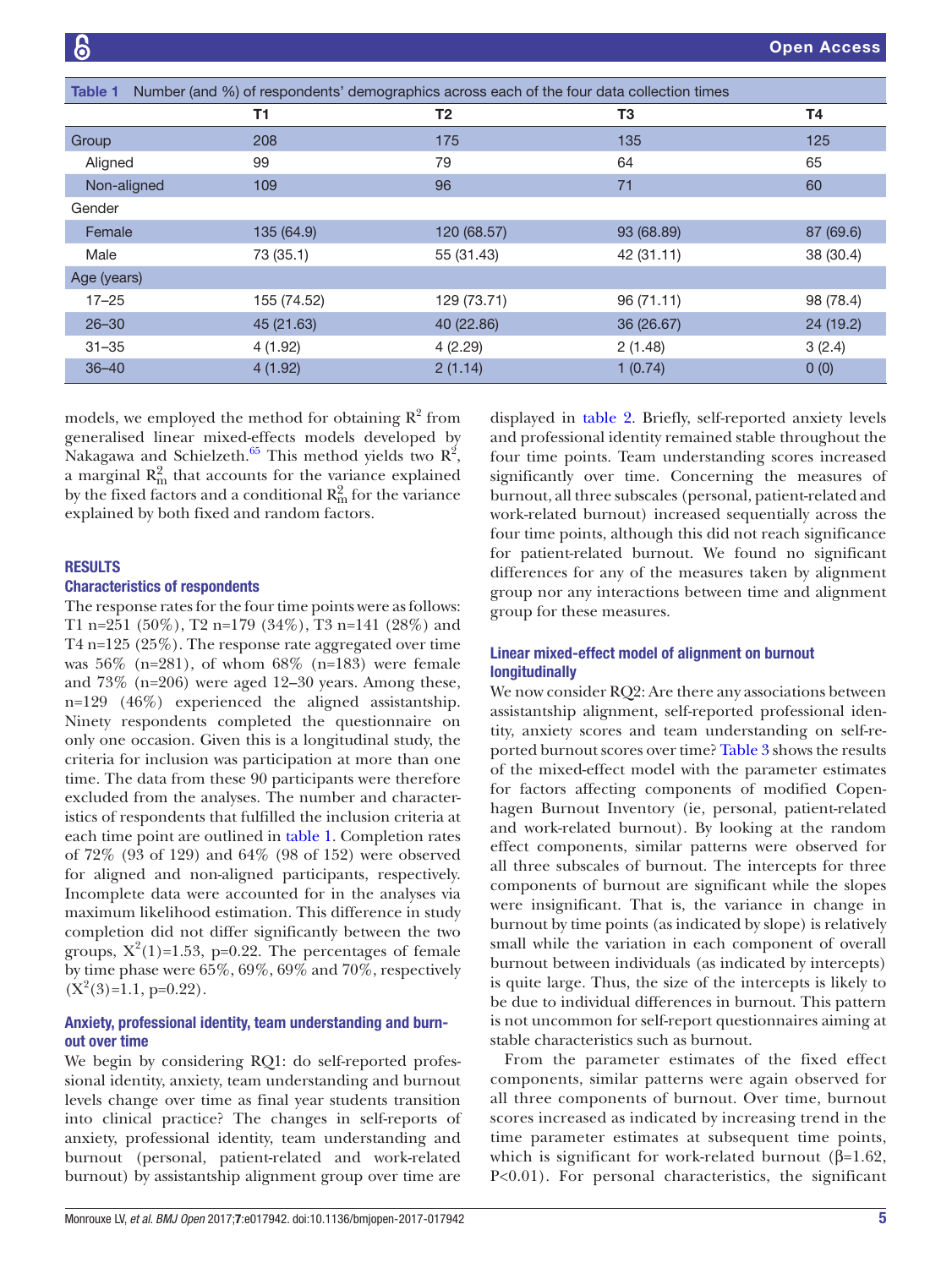| Table 2                        | Distribution of measurement scores by group and time |                   |                   |                   |                                     |
|--------------------------------|------------------------------------------------------|-------------------|-------------------|-------------------|-------------------------------------|
|                                | Phase                                                |                   |                   |                   |                                     |
| Measures                       | Ē                                                    | 72                | T3                | 74                | Wald $X^2$                          |
| HAM-A                          | $11.42 + 8.02$                                       | $11.32 + 8.65$    | $10.72 + 8.59$    | $10.86 + 9.28$    | $\chi^2_{\text{Group}} = 0.43$      |
| Aligned                        | $10.99 + 7.29$                                       | $11.61 + 8.59$    | $10.66 + 8.36$    | $11.25 + 8.47$    | $\chi^2_\text{Time}\!=\!0.87$       |
| Non-aligned                    | $11.81 + 8.65$                                       | $11.08 + 8.75$    | $10.77 + 8.85$    | $10.45 \pm 10.14$ | $\chi^2_{\rm Int}\!=\!0.67$         |
| Professional identity          | $37.02 + 4.89$                                       | $37.11 \pm 4.67$  | $37.16 + 4.84$    | $37.81 + 4.87$    | $\chi^2_{\rm Group}$ = 0.57         |
| Aligned                        | $37.85 + 4.55$                                       | $37.05 + 4.71$    | $37.22 + 4.95$    | $37.62 + 4.57$    | $\chi^2_{\text{Time}} = 2.18$       |
| Non-aligned                    | $36.28 + 5.1$                                        | $37.17 + 4.66$    | $37.11 + 4.78$    | $38.02 + 5.2$     | $\chi^{2}_{\rm Int} = 6.24$         |
| Teamwork                       | $38.05 + 3.37$                                       | $38.97 + 3.5$     | $40.41 \pm 3.24$  | $39.58 + 3.31$    | $\chi^2_\mathrm{Group}\!=\!0.97$    |
| Aligned                        | $38.37 + 3.76$                                       | $39.06 + 3.17$    | $40.34 + 2.75$    | $39.66 + 3.13$    | $\chi^2_{\rm Time} = 46.82^{***}$   |
| Non-aligned                    | $37.76 + 2.95$                                       | $38.9 + 3.77$     | 40.48±3.64        | $39.5 + 3.52$     | $\chi^{2}_{\text{Int}} = 1.81$      |
| Personal burnout               | 42.64±16.28                                          | 47.66±18.69       | $47.33 \pm 18.19$ | $48.2 \pm 17.07$  | $\chi^2_{\rm Group}$ = 0.70         |
| Aligned                        | $41.26 + 17.35$                                      | 48.04±18.78       | 46.02±16.93       | $46.46 \pm 15.58$ | $\chi^{2}_{\text{Time}} = 17.29***$ |
| Non-aligned                    | $43.9 + 15.2$                                        | 47.34±18.71       | $48.52 \pm 19.3$  | $50.08 + 18.49$   | $\chi^2_{\rm Int} = 2.53$           |
| Work-related                   | $36.76 \pm 13.44$                                    | 40.94±16.89       | $41.9 + 16.04$    | $42.69 + 15.78$   | $\chi^2_{\rm Group}$ = 0.33         |
| Aligned                        | $35.82 \pm 14.59$                                    | $41.37 \pm 17.72$ | 41.69±14.79       | $41.7 \pm 14.2$   | $\chi^2_{\text{Time}} = 34.1***$    |
| Non-aligned                    | $37.61 \pm 12.31$                                    | 40.59±16.27       | $42.1 + 17.2$     | $43.75 \pm 17.38$ | $\chi^2_{\rm Int}\!=\!0.97$         |
| Patient-related burnout        | $22.46 \pm 12.79$                                    | $23.36 \pm 13.41$ | $23.4 \pm 12.98$  | $25.1 \pm 14.1$   | $\chi^2_{\text{Group}} = 1.43$      |
| Aligned                        | $21.09 + 12.41$                                      | $23.05 \pm 14.48$ | $22.72 \pm 13.13$ | $25.51 \pm 13.37$ | $\times^2$ Time = 5.84              |
| Non-aligned                    | $23.7 + 13.05$                                       | $23.61 \pm 12.53$ | $24 \pm 12.9$     | $24.65 \pm 14.96$ | $\chi^{2}_{\text{Int}} = 1.56$      |
| *P<0.05, **P<0.01, ***P<0.001. |                                                      |                   |                   |                   |                                     |

The significance of the main (group and time) and the interaction effects were assessed with the Wald

<span id="page-5-0"></span>GEE, generalised estimating equation; HAM-A, Hamilton Anxiety Rating Scale.

Χ2 test using GEE.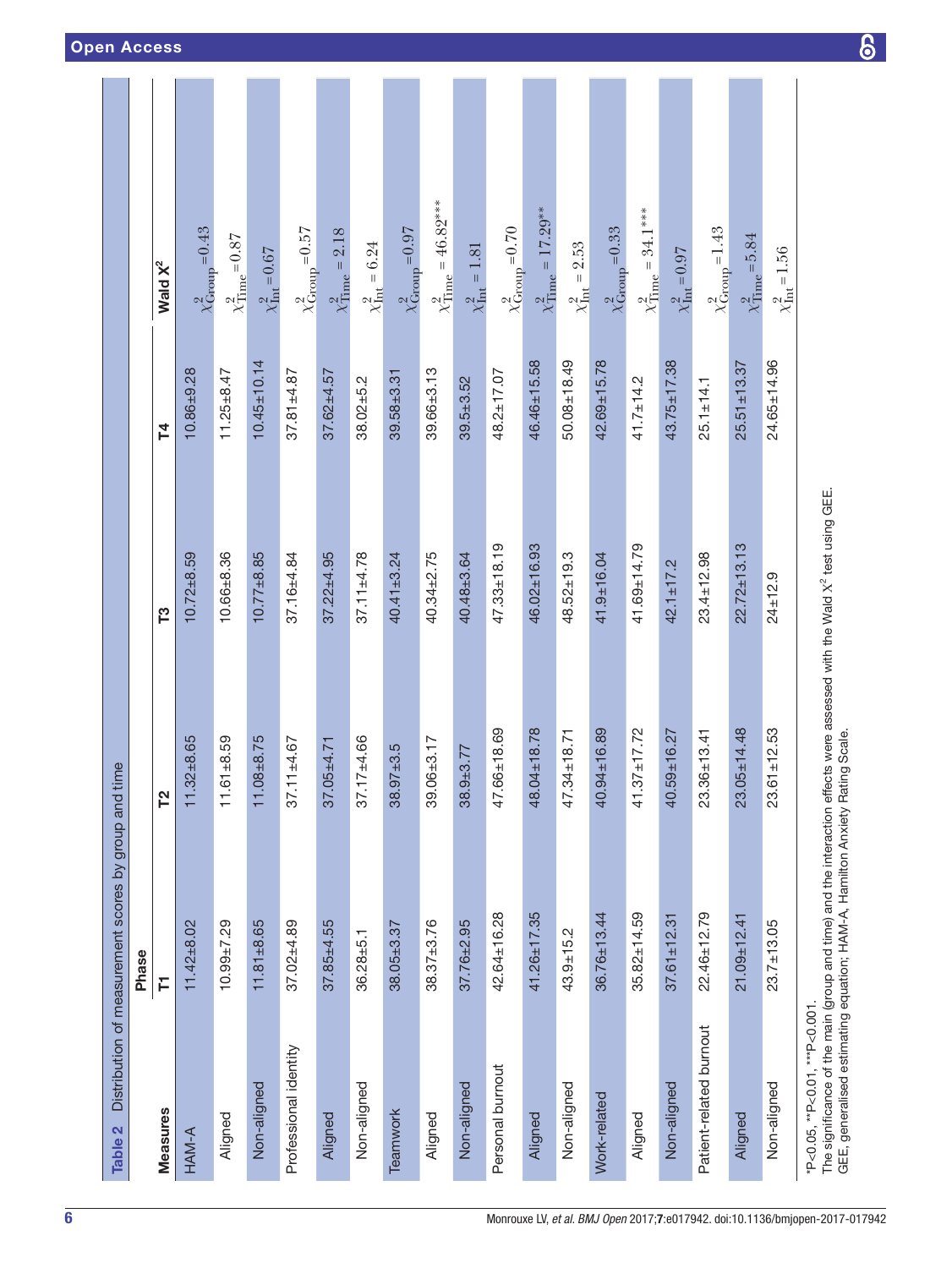<span id="page-6-0"></span>

| <b>Table 3</b> Results of mixed-effect models |                   |                             |                        |  |  |
|-----------------------------------------------|-------------------|-----------------------------|------------------------|--|--|
|                                               | burnout           |                             |                        |  |  |
| <b>Parameters</b>                             | <b>Personal</b>   | <b>Work related</b>         | <b>Patient related</b> |  |  |
| <b>Fixed effect</b>                           | Estimate (SE)     | Estimate (SE)               | Estimate (SE)          |  |  |
| Intercept                                     | 42.16*** (8.07)   | 43.32*** (6.80)             | 33.09*** (6.68)        |  |  |
| <b>Time</b>                                   | 1.01(0.62)        | $1.62**$ (0.52)             | 0.53(0.59)             |  |  |
| Anxiety                                       | $1.01***$ (0.08)  | $1.02***(0.07)$             | $0.64***$ (0.07)       |  |  |
| Professional identity                         | $-0.41**$ (0.15)  | $-0.62***$ (0.12)           | $-0.41***$ (0.12)      |  |  |
| Gender (ref: female)                          | $-5.80***$ (1.72) | $-2.14(1.48)$               | $3.97*(1.52)$          |  |  |
| Age                                           | 0.45(1.44)        | 2.34(1.23)                  | $-1.43(1.27)$          |  |  |
| Team understanding                            | 0.17(0.18)        | 0.08(0.15)                  | $-0.10(0.15)$          |  |  |
| Group (ref: Aligned)                          | $-2.68(2.61)$     | $-4.60$ <sup>*</sup> (2.04) | $-0.76(2.09)$          |  |  |
| Group * time                                  | $1.92^* (0.88)$   | $1.66*(0.72)$               | 0.66(0.73)             |  |  |
| Random effect                                 | Variance (SD)     | Variance (SD)               | Variance (SD)          |  |  |
| Intercept                                     | $81.02***$ (9.0)  | 30.49*** (5.52)             | 57.63*** (7.59)        |  |  |
| Time (slope)                                  | 2.06(1.43)        | $0.81$ $0.9$ )              | 3.37(1.84)             |  |  |
| Residual (error)                              | 106.77(10.33)     | 75.07 (8.66)                | 63.75 (7.98)           |  |  |
| $R^2$ marginal (fixed)                        | 0.39              | 0.46                        | 0.24                   |  |  |
| $R2$ conditional (fixed and random)           | 0.65              | 0.70                        | 0.64                   |  |  |

\*P<0.05, \*\*P<0.01, \*\*\*P<0.001.

The significance of the fixed effect was assessed with the Wald test conducted on the full model, whereas the significance of the random intercept and slope effects was assessed with likelihood testing using residual maximum likelihood (REML) estimation. For each components

of burnout, the corresponding marginal and conditional  $R_{GLMM}^2$  values were computed based on the method developed by Nakagawa and Schielzeth.<sup>[65](#page-10-35)</sup>

main effects were found for anxiety and perceived professional identity. The significant main effect for anxiety (personal burnout: β=1.01, work-related burnout: β=1.02, patient-related burnout: β=0.64, all P<0.001) indicates that individuals with high self-reported anxiety levels reported greater burnout than did those with low self-reported anxiety levels. However, the reverse relationships were found for perceived professional identity and burnout (PB:  $β=-0.41$  (P<0.01), work-related burnout: β=−0.62, patient-related burnout: β=−0.41 (both P<0.001)). Gender also had a significant effect on personal burnout ( $β=-5.8$ , P<0.001) and patient-related burnout ( $β=3.97$ , P<0.05), but not significant for work-related burnout ( $\beta$ =−2.14, p=0.15): Males self-reported significantly lower personal burnout, but higher patient-related burnout scores than females. Age and team understanding did not affect burnout scores.

The main effect of alignment group is superseded by the significant interaction between alignment and time for personal burnout (β=1.92, P<0.05) and work-related burnout (β=1.66, P<0.05). The aligned assistantship participant group, the reference group, self-reported personal burnout scores increased and an average of 1.01 per time point (see [figure](#page-7-0) 1). For the non-aligned assistantship group, self-reported personal burnout scores increased 2.93 (1.01+1.92) per time point on average. Similarly, self-reported work-related burnout scores increased an average of 1.62 per time point for

the aligned assistantship group and an average of 3.28 per time point for the non-aligned assistantship group. However, when the actual scores by phase are plotted, we can see how the aligned assistantship respondent group demonstrated asymptote, peaking at time 3 (6 months post-transition) whereas the non-aligned assistantship group demonstrated asymptote at time 4.

# **DISCUSSION**

To our knowledge this is the first study to have examined how both individual and environmental factors affect junior doctors' burnout over time. Our longitudinal cohort study used a range of validated questionnaires designed to examine whether medical students' participation in an end-of-year placement (assistantships aligned or non-aligned with their first junior doctor post), along with their self-reported professional identity, team understanding and anxiety, related to their self-reported burnout over time. Looking at the questionnaires individually, we found that team understanding, personal burnout and work-related burnout increased significantly over time irrespective of respondents' alignment experience, but no increase in patient-related burnout. This finding has some similarity with other research. For example, a longitudinal cohort study of medical graduates in Australia found that personal burnout and work-related burnout rose significantly over their first year, although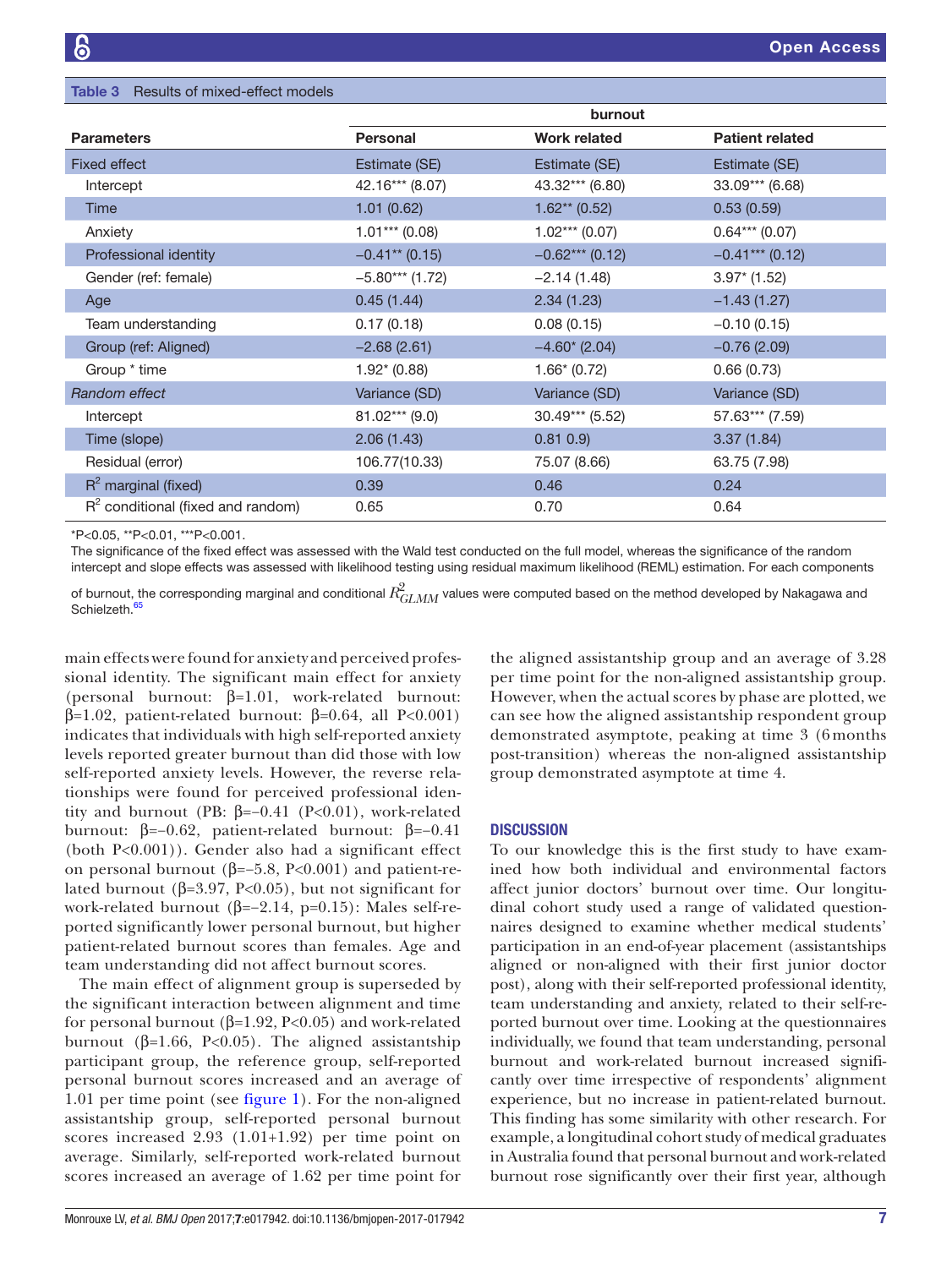

<span id="page-7-0"></span>Figure 1 Assistantship alignment and time: association with personal and work-related burnout.

unlike our study these peaked at  $6$ months.<sup>27</sup> Furthermore, patient-related burnout remained at significantly lower levels than personal burnout and work-related burnout, although it demonstrated a significant increase at 12 months from the 'no-change' earlier time periods. $27$ Professional identity and anxiety did not change significantly across the four time periods in our study, again, irrespective of assistantship alignment.

The findings around professional identity, team understanding and burnout suggest that assistantship alignment appears to provide no absolute beneficial effect on these factors for individuals whose work-based placements are intimately associated with their first role as a junior doctor. This runs counter to our expectation that an aligned assistantship would be beneficial in these areas. However, employing a linear mixed-effect model using burnout as the outcome variable, we found a significant relationship between alignment group and time for personal burnout and work-related burnout. Respondents experiencing a non-aligned assistantship reported a sharper rise (threefold) in personal burnout across all four time-points than those experiencing an aligned assistantship with neither group showing evidence of reaching asymptote. A similar rise was found for the non-aligned assistantship group and work-related burnout, although work-related burnout reached asymptote for the aligned assistantship group immediately on transition into practice. This suggests a slightly delayed beneficial effect regarding work-related burnout for aligning work-based placements to students' first post as a junior doctor. Furthermore, this beneficial effect continues beyond junior doctors' first post and throughout subsequent transitions in the first year. That the aligned group demonstrated an initial rise in work-related burnout on their first transition to being a

junior doctor is not unexpected. Indeed, the sharp rise in responsibility as perceived by new graduates is well documented<sup>48 53</sup> and it is highly possible that students undertaking an aligned assistantship might feel more protected prior to their first post beginning.<sup>48</sup> As such, there might be an initial 'shock' at first, followed by a period of greater stability.

Our linear mixed-effect model also identified an association between anxiety and burnout: respondents reporting high anxiety levels also reported higher burnout scores as compared with those reporting low anxiety levels. This finding resonates with other research examining the relationship between anxiety and burnout in healthcare professionals. $39\frac{40}{3}$  Taken together with our finding, it suggests that individuals with a predisposition for anxiety are more likely to self-report burnout. Interestingly, the reverse relationship was found for perceived professional identity in our study: higher levels of self-reported professional identity were related to significantly lower self-reported burnout across all three factors. As such, our finding relates to other studies examining the relationship between identity and burnout in healthcare workers, teaching professionals, the general population as well as experimental research on members of the general population undertaken by social psychologists. $66-69$  Indeed, such research has suggested that a strong sense of social identity (ie, a feeling of belonging to the group) facilitates an increased capacity to cope under stress and that a failure to develop such a shared identity is associated with a reduced ability to deal with stressors effectively.<sup>66</sup> That self-reported identity did not change over time in our study suggests that for some, this shared identity might have been already sufficiently formed prior to students' transition into practice, and that any protective effect that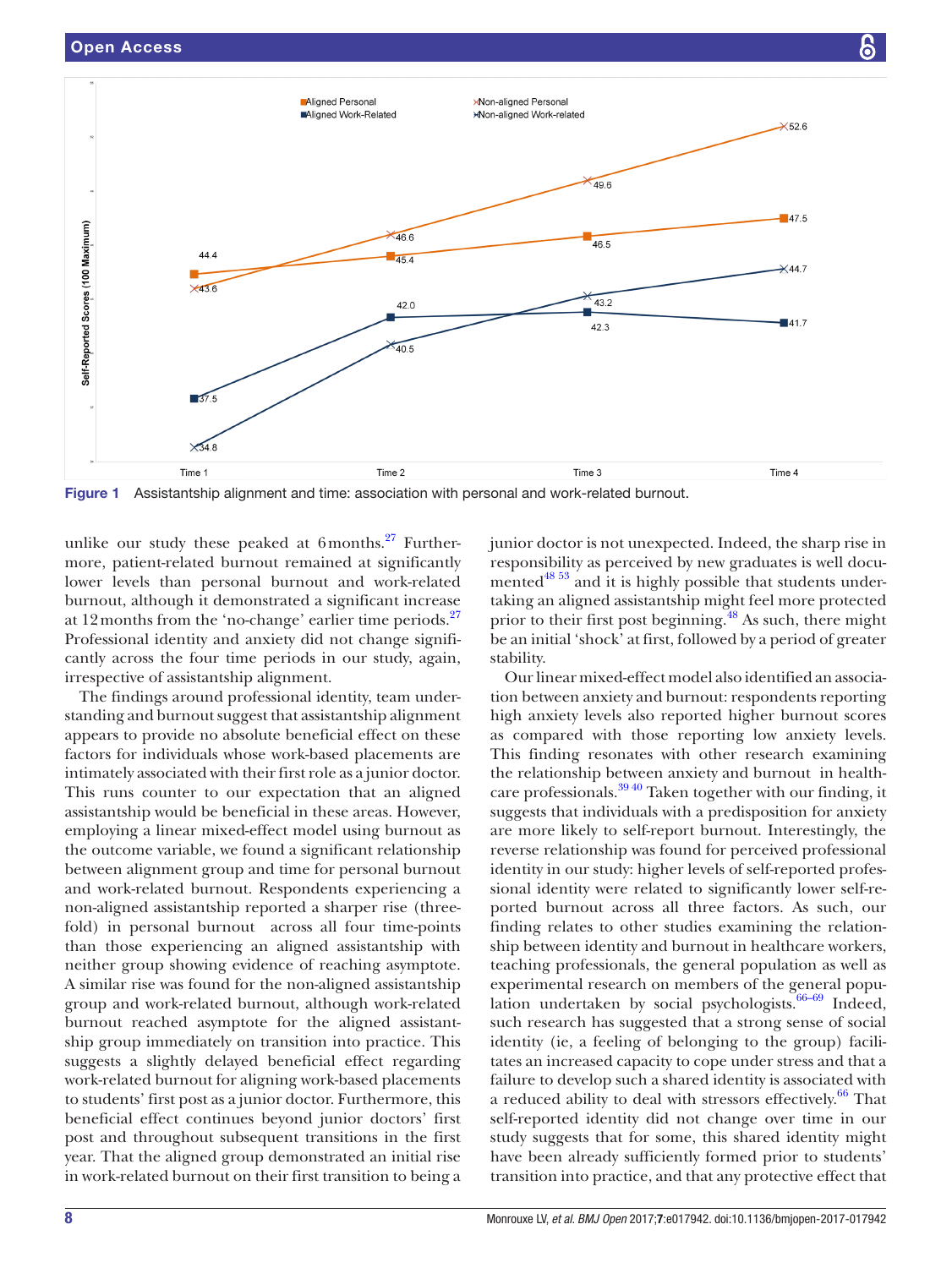it provides has not been diminished (or enhanced) by the assistantship alignment experience and their subsequent junior doctor role. For those participants whose shared identity was insufficiently formed prior to their transition, it appears that such identities, likewise, are nether diminished or enhanced over time leaving them vulnerable to experiencing burnout. However, as we did not measure individuals' perceptions of their professional identities *prior to* the assistantship programme (T1 being in the middle of it), we cannot be fully sure that the early weeks did not have an impact on professional identity.

Participant gender was also related to burnout scores in our study. Males reported significantly lower personal burnout, but higher patient-related burnout scores than their female counterparts. For work-related burnout, both groups demonstrated an increase over time. Regarding personal burnout, previous research suggests that the prevalence of mental health problems is higher in female doctors than their male counterparts, $\frac{70}{2}$  $\frac{70}{2}$  $\frac{70}{2}$  and other research on a graduate cohort have found females reporting greater personal burnout than males. $27$  It has been postulated that the vulnerability of females to burnout and mental health problems may be in part a reflection of the gender specific stresses females encounter in the workplace. $\frac{71}{1}$  $\frac{71}{1}$  $\frac{71}{1}$  However, evidence concerning the relationship between burnout and gender to date is inconclusive. While some studies have reported the prevalence of burnout to be higher in female doctors,  $772$  other studies have reported no gender differences<sup>[1](#page-9-0)</sup> or a higher prevalence in males.<sup>1173</sup>

Our findings resonate with Hillhouse et al's model of work stress, burnout, affect, health and clinical competence regarding the higher level of patient-related burnout identified in male medical residents, $74$  although other research has not found this.[27](#page-10-6) Indeed, in the wider literature, the commonly held assertion that females are at higher risk of burnout than their male counterparts in the labour market generally has been challenged in a recent meta-analysis[.73](#page-11-3) One factor that might impact on these gender-specific findings might be that respondents are acting according to their gendered expectations. Thus males might downplay distress due to a social expectation that they should appear tough and resilient.<sup>75</sup> Thus, in our study we find that males report greater patient-related burnout but females reporting greater personal burnout. In terms of the social expectations explanation, it could be that males are downplaying their personal burnout (subconsciously acting out a tough male role) but up playing patient-related burnout (ie, subconsciously shifting from self to 'other') and vice versa for females (ie, subconsciously due to societal expectations around their nurturing role). However, we remain agnostic on this interpretation, as it is impossible to really understand what is happening. Importantly, if it is that males are downplaying their experiences of personal burnout, they might be at greater risk of experiencing negative emotional well-being. As such we should not necessarily accept the findings in terms of gender at face value.

Despite having strong findings, our research has limitations that need to be taken into account when considering the implications of these findings for practice. First, although the respondents come from a wide range of medical schools across the UK, those experiencing an aligned assistantship were all trained and subsequently worked in a single UK country, Wales. This could be a potential confounding factor, whereby it could be argued that the interaction between burnout and alignment might purely be due to the change in location and the subsequent disruption to support networks and homes, rather than the work-based placement. However, this is unlikely as students' first posts in Wales were not necessarily located in the same place in which their undergraduate learning occurred. For example, those learning in one University hospital might have their first post in an entirely different one, even differing between city and rural locations across the country. Second, respondents were not randomised to the aligned or non-aligned workbased placements, and it might be that this 'natural experiment' has within it some further confounding factors. For example, there might be some similarities between those individuals who trained in Wales and who wish to stay there, which are very different to those who chose to work elsewhere or to those who trained elsewhere but wished to work in Wales. Third, our study respondents comprised a much higher ratio of females than males (2:1). This ratio, although generally reflecting the higher proportion of females than males in the UK graduate population, is rather exaggerated: the average percentage of woman to graduates over the past few years has been 56%, which is lower than our study average  $(68\%)$ .<sup>76</sup>

Despite these limitations, our research has notable strengths. The joined up nature of the assistantship programme in Wales has provided us with a unique opportunity to examine the effects of learning alignment to graduates' first post across a range of personal and environmental factors that are important for the well-being of our clinical workforce. We have been able to use a general linear mixed regression model, which has proved a useful approach for analysing our repeated measures data in this longitudinal cohort study. Although the model is similar in many respects to ordinary multiple regression, using the mixed regression analysis allows us more flexibility than an ordinary multiple regression: it enables us to include participants with missing outcomes in the analyses (so long as there are sufficient data points); it has permitted us to treat time as continuous, rather than a fixed set of points, and it can easily handle both time-invariant and time-varying covariates. As such we have been able to unpack the nuances to understand how these factors interact over time.

Our findings bring forth some implications for practice and future research suggestions. Given that graduates experiencing an aligned assistantship demonstrate a lower rise in personal burnout over the transition period and a stabilised work-related burnout as compared with those whose assistantship was non-aligned, we suggest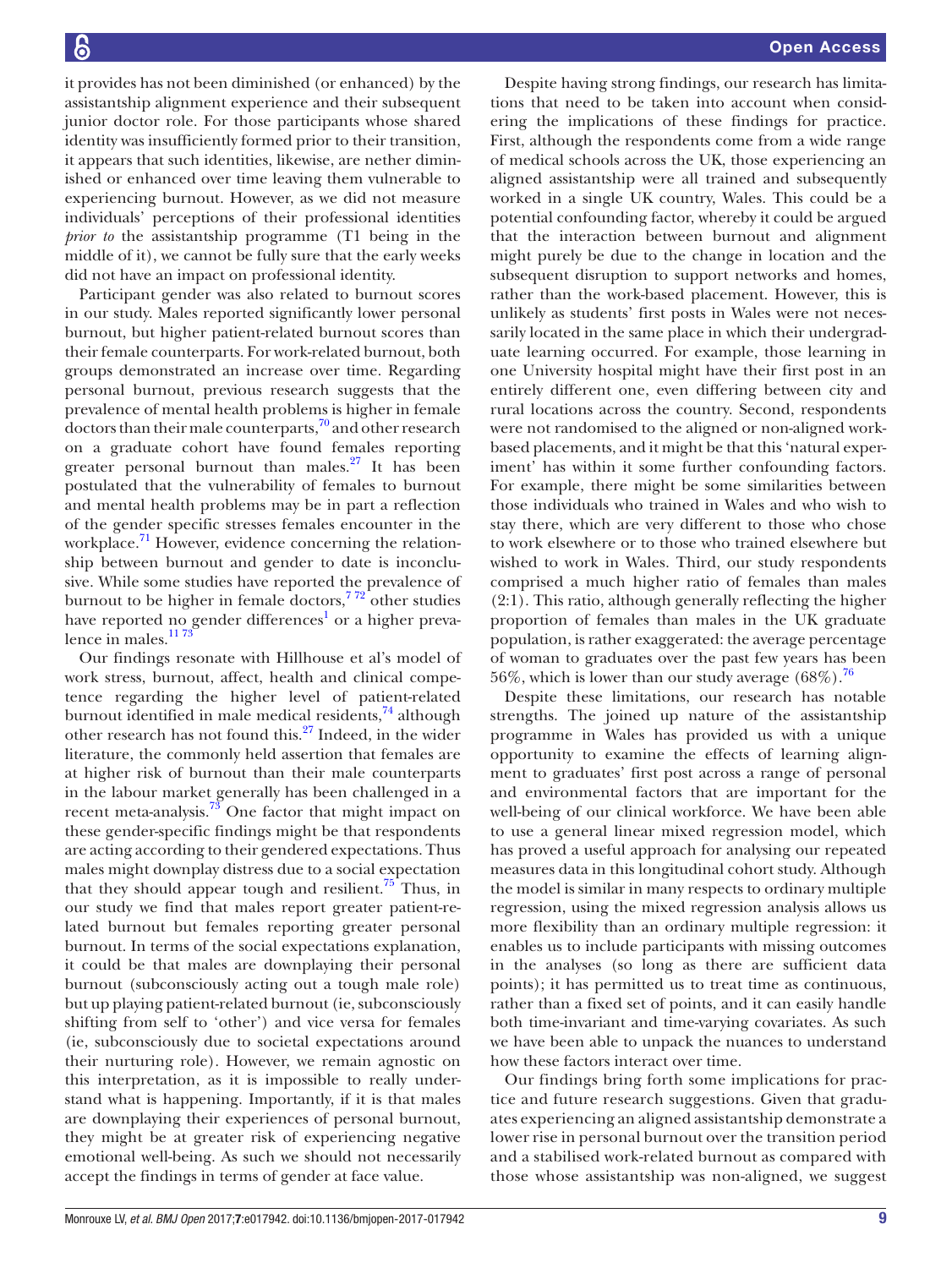# Open Access

that medical schools consider organising students' finalyear placements with their first-post on transition or that an extended shadowing period is explored immediately on graduation. Although this suggestion might seem out of reach, we believe that it is not impossible. For example, in 2016 across the UK an average of 40.5% of graduating medical students selected their local foundation school (the organisation which provides postgraduate training) as their first preference for postgraduate studies (with Northern Ireland and Scotland having over 60% of graduates applying locally), the vast majority of which were successful.<sup>77</sup> This means that potentially around 40% of UK graduates could experience an aligned assistantship prior to their transition into practice. Such a move would enable further research on the potential benefits of alignment to be examined on a much wider scale.

Furthermore, given that possessing a strong professional identity appears to mitigate burnout and that identity does not appear to develop over the transition period, we suggest that educators might consider how best to support the professional identity of undergraduate students early on in their programme to ensure this is fully embodied at the time of graduation.<sup>78</sup> It is important to note that such an identity appears to be associated with their feeling of belonging to the profession in general, rather than just to the specialty in which they are studying and will be working in. Therefore educational considerations need to focus on this aspect of affiliation. Finally, given the strong relationship between anxiety and burnout that has been identified in ours, and other studies, we suggest that support systems are in place for individuals who have a predisposition for anxiety. Such support systems should be operations during students' undergraduate years and should be made available to them as they transition into practice and beyond.

Following our study we have suggestions for future research. The majority of research in medical education to date has focused on individual factors responsible for burnout, yet we have identified a strong relationship between burnout and environmental factors (assistantship alignment). However, our research tells us little about what it is in the alignment/non-alignment experience that has facilitating/mitigating effects. As such we suggest that future research considers these 'black box' issues and tries to unpack the nuances within. For this, qualitative methods (eg, interviews, diaries and video ethnography) as well as validated questionnaires alongside appropriate approaches to understanding the intricacies of the mechanisms that might be at play (eg, realist research, structural equation modelling and factor analysis). Furthermore, a concerted effort towards undertaking a systematic programme of research, where each study adds to and builds on, the other is required. Without such research our knowledge about the factors that increase and mitigate burnout in junior doctors will continue to be unnecessarily fragmented.

Acknowledgements The authors wish to thank the wider research team for their involvement in the study design, helping to secure funding ethics approvals and data collection (Michael Stechman, Tom Yapp, Anton Saayman, Steve Riley, Wyn Harris, Lori Black). In addition, the authors thank Nerys Jones and Hannah Perks for their assistance in testing the questionnaire.

Contributors LVM and AB contributed to the conception of the study; LVM, AB and SEW designed the work; SEW contributed to the acquisition of the data; H-MT and LVM contributed to the analysis of the data and all authors contributed to the interpretation of data; LVM and SEW drafted the manuscript, all authors revised the manuscript critically for important intellectual content; all authors gave their final approval of the version to be published; all authors agree to be accountable for all aspects of the manuscript and will ensure that any questions relating to the accuracy or integrity of any part of the manuscript are appropriately investigated and resolved.

Funding The study was partly funded by a small research grant from the Association of the Study of Medical Education (ASME) and partly by the School of Medicine, Cardiff University, who have been kept informed of progress with the collection, analysis and interpretation of data but the researchers remained fully independent from the funders.

Competing interests None declared.

Ethics approval School of Medicine Research Ethics Committee at Cardiff University (reference no: 15/08).

Provenance and peer review Not commissioned; externally peer reviewed.

Data sharing statement No additional unpublished data are available outside the research team.

Open Access This is an Open Access article distributed in accordance with the Creative Commons Attribution Non Commercial (CC BY-NC 4.0) license, which permits others to distribute, remix, adapt, build upon this work non-commercially, and license their derivative works on different terms, provided the original work is properly cited and the use is non-commercial. See: [http://creativecommons.org/](http://creativecommons.org/licenses/by-nc/4.0/) [licenses/by-nc/4.0/](http://creativecommons.org/licenses/by-nc/4.0/)

© Article author(s) (or their employer(s) unless otherwise stated in the text of the article) 2017. All rights reserved. No commercial use is permitted unless otherwise expressly granted.

#### **REFERENCES**

- <span id="page-9-0"></span>1. Nason GJ, Liddy S, Murphy T, *et al*. A cross-sectional observation of burnout in a sample of Irish junior doctors. *[Ir J Med Sci](http://dx.doi.org/10.1007/s11845-013-0933-y)* 2013;182:595–9.
- 2. O'Donnell M, Noad R, Boohan M, *et al*. Foundation programme impact on junior doctor personality and anxiety in Northern Ireland. *Ulster Med J* 2012;81:19–25.
- <span id="page-9-3"></span>3. Markwell AL, Wainer Z. The health and wellbeing of junior doctors: insights from a national survey. *Med J Aust* 2009;191:441–4.
- 4. Monrouxe LV, Grundy L, Mann M, *et al*. How prepared are UK medical graduates for practice? A rapid review of the literature 2009–2014. *BMJ Open* 2017;7.
- 5. Lundin RM, Bashir K, Bullock A, *et al*. "I'd been like freaking out the whole night": exploring emotion regulation based on junior doctors' narratives. *[Adv Health Sci Educ Theory Pract](http://dx.doi.org/10.1007/s10459-017-9769-y)* 2017. Epub ahead of print 21 Mar 2017.
- <span id="page-9-1"></span>6. Ishak W, Nikravesh R, Lederer S, *et al*. Burnout in medical students: a systematic review. *[Clin Teach](http://dx.doi.org/10.1111/tct.12014)* 2013;10:242–5.
- <span id="page-9-5"></span>7. Gunasingam N, Burns K, Edwards J, *et al*. Reducing stress and burnout in junior doctors: the impact of debriefing sessions. *[Postgrad](http://dx.doi.org/10.1136/postgradmedj-2014-132847)  [Med J](http://dx.doi.org/10.1136/postgradmedj-2014-132847)* 2015;91:182–7.
- <span id="page-9-2"></span>8. Feeney S, O'Brien K, O'Keeffe N, *et al*. Practise what you preach: health behaviours and stress among non-consultant hospital doctors. *[Clin Med](http://dx.doi.org/10.7861/clinmedicine.16-1-12)* 2016;16:12–18.
- Wege N, Muth T, Li J, et al. Mental health among currently enrolled medical students in Germany. *[Public Health](http://dx.doi.org/10.1016/j.puhe.2015.12.014)* 2016;132:92–100.
- 10. Cuttilan AN, Sayampanathan AA, Ho RC. Mental health issues amongst medical students in Asia: a systematic review [2000-2015]. *[Ann Transl Med](http://dx.doi.org/10.3978/j.issn.2305-5839.2016.02.07)* 2016;4:72.
- <span id="page-9-4"></span>11. Cecil J, McHale C, Hart J, *et al*. Behaviour and burnout in medical students. *[Med Educ Online](http://dx.doi.org/10.3402/meo.v19.25209)* 2014;19:25209.
- 12. Dahlin M, Fjell J, Runeson B. Factors at medical school and work related to exhaustion among physicians in their first postgraduate year. *[Nord J Psychiatry](http://dx.doi.org/10.3109/08039481003759219)* 2010;64:402–8.
- 13. Prins JT. PhD Thesis: burnout among Dutch medical residents. *[GMS](http://dx.doi.org/10.3205/zma000652)  [Z Med Ausbild](http://dx.doi.org/10.3205/zma000652)* 2010;27:Doc15-Doc15.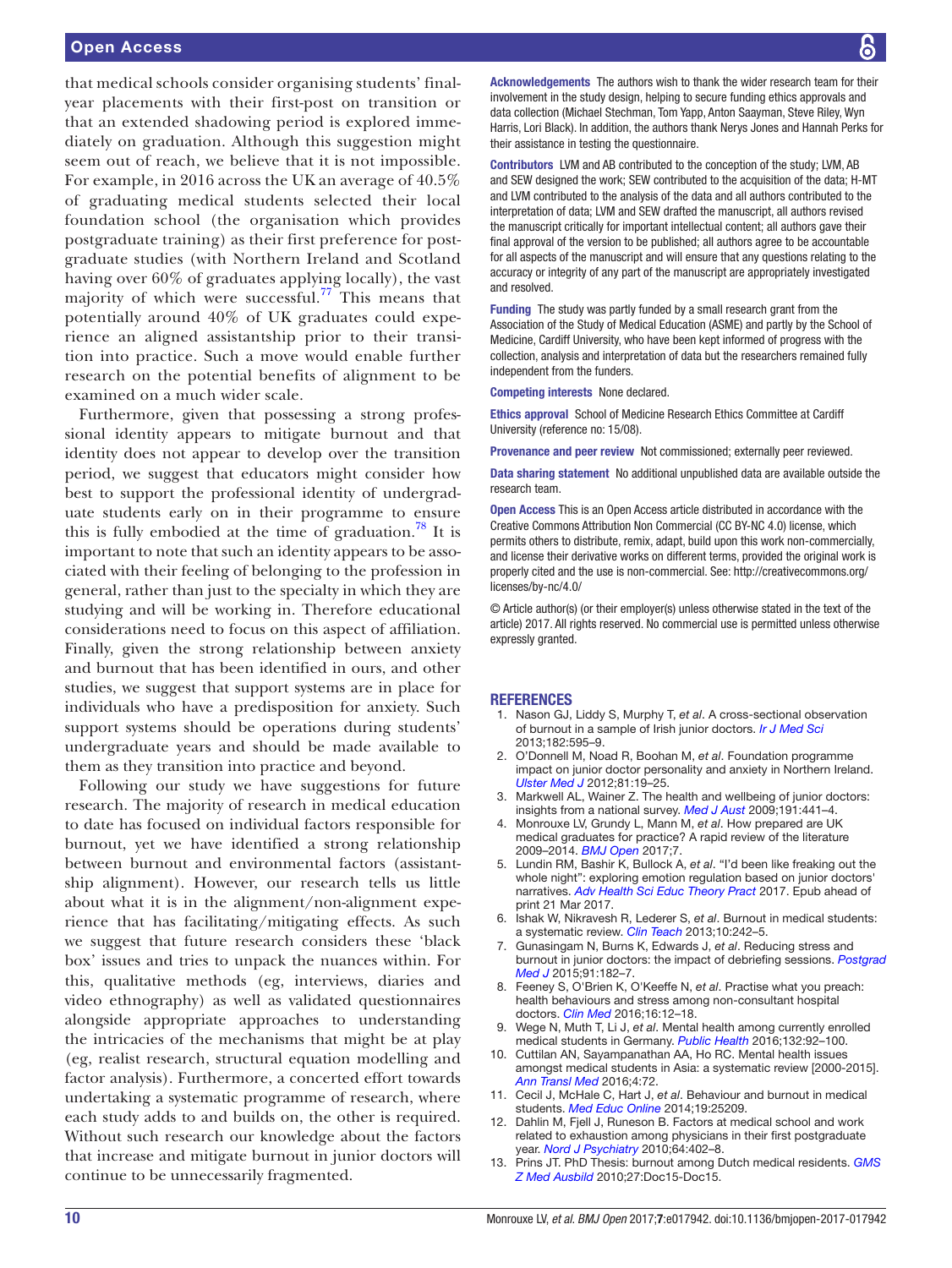- 14. Richter A, Kostova P, Harth V, *et al*. Children, care, career a crosssectional study on the risk of burnout among German hospital physicians at different career stages. *[J Occup Med Toxicol](http://dx.doi.org/10.1186/s12995-014-0041-6)* 2014;9.
- <span id="page-10-0"></span>15. Dyrbye LN, West CP, Satele D, *et al*. Burnout among U.S. medical students, residents, and early career physicians relative to the general U.S. population. *[Acad Med](http://dx.doi.org/10.1097/ACM.0000000000000134)* 2014;89:443–51.
- 16. Ripp J, Fallar R, Babyatsky M, *et al*. Prevalence of resident burnout at the start of training. *[Teach Learn Med](http://dx.doi.org/10.1080/10401334.2010.488194)* 2010;22:172–5.
- <span id="page-10-2"></span>17. Shanafelt TD, Bradley KA, Wipf JE, *et al*. Burnout and self-reported patient care in an internal medicine residency program. *[Ann Intern](http://dx.doi.org/10.7326/0003-4819-136-5-200203050-00008)  [Med](http://dx.doi.org/10.7326/0003-4819-136-5-200203050-00008)* 2002;136:358–67.
- <span id="page-10-1"></span>18. Seo JH, Kim HJ, Kim BJ, *et al*. Educational and relational stressors associated with Burnout in Korean medical students. *[Psychiatry](http://dx.doi.org/10.4306/pi.2015.12.4.451)  [Investig](http://dx.doi.org/10.4306/pi.2015.12.4.451)* 2015;12:451–8.
- 19. Dyrbye LN, Thomas MR, Massie FS, *et al*. Burnout and suicidal ideation among U.S. medical students. *[Ann Intern Med](http://dx.doi.org/10.7326/0003-4819-149-5-200809020-00008)* 2008;149:334–41.
- 20. Dyrbye L, Shanafelt T. A narrative review on burnout experienced by medical students and residents. *[Med Educ](http://dx.doi.org/10.1111/medu.12927)* 2016;50:132–49.
- 21. Newbury-Birch D, Kamali F. Psychological stress, anxiety, depression, job satisfaction, and personality characteristics in preregistration house officers. *[Postgrad Med J](http://dx.doi.org/10.1136/pmj.77.904.109)* 2001;77:109–11.
- 22. Firth-Cozens J, Greenhalgh J. Doctors' perceptions of the links between stress and lowered clinical care. *[Soc Sci Med](http://dx.doi.org/10.1016/S0277-9536(96)00227-4)* 1997;44:1017–22.
- <span id="page-10-3"></span>23. Tyssen R, Vaglum P, Grønvold NT, *et al*. Factors in medical school that predict postgraduate mental health problems in need of treatment. A nationwide and longitudinal study. *[Med Educ](http://dx.doi.org/10.1046/j.1365-2923.2001.00770.x)* 2001;35:110–20.
- <span id="page-10-4"></span>24. Ishak WW, Lederer S, Mandili C, *et al*. Burnout during residency training: a literature review. *[J Grad Med Educ](http://dx.doi.org/10.4300/JGME-D-09-00054.1)* 2009;1:236–42.
- 25. Peisah C, Latif E, Wilhelm K, *et al*. Secrets to psychological success: why older doctors might have lower psychological distress and burnout than younger doctors. *[Aging Ment Health](http://dx.doi.org/10.1080/13607860802459831)* 2009;13:300–7.
- <span id="page-10-5"></span>26. Willcock SM, Daly MG, Tennant CC, *et al*. Burnout and psychiatric morbidity in new medical graduates. *Med J Aust* 2004;181:357–60.
- <span id="page-10-6"></span>27. Parr JM, Pinto N, Hanson M, *et al*. Medical graduates, tertiary hospitals, and burnout: a longitudinal cohort study. *Ochsner J* 2016;16:22–6.
- <span id="page-10-7"></span>28. McManus IC, Keeling A, Paice E. Stress, burnout and doctors' attitudes to work are determined by personality and learning style: a twelve year longitudinal study of UK medical graduates. *[BMC](http://dx.doi.org/10.1186/1741-7015-2-29)  [Med](http://dx.doi.org/10.1186/1741-7015-2-29)* 2004;2:29.
- <span id="page-10-8"></span>29. Adams K, Hean S, Sturgis P, *et al*. Investigating the factors influencing professional identity of first-year health and social care students. *[Learning in Health and Social Care](http://dx.doi.org/10.1111/j.1473-6861.2006.00119.x)* 2006;5:55–68.
- <span id="page-10-9"></span>30. Burford B. Group processes in medical education: learning from social identity theory. *[Med Educ](http://dx.doi.org/10.1111/j.1365-2923.2011.04099.x)* 2012;46:143–52.
- 31. Irvine D. Patients want to be sure that they have a good doctor: Relating public expectations to professional regulation, professional identity and professionalism. In: Cruess R, Cruess S, Steinert Y, eds. *Teaching medical professionalism*. 2nd edition. Cambridge: Supporting the development of a professional identityCambridge University Press, 2016.
- 32. Monrouxe LV. Identity, identification and medical education: why should we care? *[Med Educ](http://dx.doi.org/10.1111/j.1365-2923.2009.03440.x)* 2010;44:40–9.
- 33. Tajfel H, Turner J. The Social Identity Theory of Intergroup Behavior. In: Jost J, Sidanius J, eds. *Political psychology: Key readings Key readings in social psychology*. 479. New York, NY, US: Psychology Press, 2004.
- <span id="page-10-10"></span>34. Lesage FX, Berjot S, Altintas E, *et al*. Burnout among occupational physicians: a threat to occupational health systems?--A nationwide cross-sectional survey. *[Ann Occup Hyg](http://dx.doi.org/10.1093/annhyg/met013)* 2013;57:913–9.
- <span id="page-10-11"></span>35. Berjot S, Girault-Lidvan N, Gillet N. Appraising stigmatization and discrimination: construction and validation of a questionnaire assessing threat and challenge appraisals to personal and social identity. *[Identity](http://dx.doi.org/10.1080/15283488.2012.691254)* 2012;12:191–216.
- <span id="page-10-12"></span>36. Losch A, Grafton B, MacLeod C. One small step towards the spider, but a giant leap in anxiety: Biased attentional responding to spider stimuli causally contributes to the rate of growth in state anxiety during spider approach. *[Aust J Psychol](http://dx.doi.org/10.1111/ajpy.12140)* 2016;68:178–90.
- <span id="page-10-13"></span>37. Bjelland I, Dahl AA, Haug TT, *et al*. The validity of the hospital anxiety and depression scale. An updated literature review. *J Psychosom Res* 2002;52:69–77.
- <span id="page-10-14"></span>38. Cooke GP, Doust JA, Steele MC. A survey of resilience, burnout, and tolerance of uncertainty in Australian general practice registrars. *[BMC Med Educ](http://dx.doi.org/10.1186/1472-6920-13-2)* 2013;13:6.
- <span id="page-10-36"></span>39. Puricelli O, Callegari S, Pavacci V, *et al*. Connection between anxiety and burnout in health professions. *Minerva Psichiatrica* 2008;49:255–66.
- 40. Zhou J, Yang Y, Qiu X, *et al*. Relationship between anxiety and burnout among Chinese Physicians: a moderated mediation model. *[PLoS One](http://dx.doi.org/10.1371/journal.pone.0157013)* 2016;11:15:e0157013.
- <span id="page-10-15"></span>41. Epstein RM, Privitera MR. Doing something about physician burnout. *[Lancet](http://dx.doi.org/10.1016/S0140-6736(16)31332-0)* 2016;388:2216–7.
- <span id="page-10-16"></span>42. West CP, Dyrbye LN, Erwin PJ, *et al*. Interventions to prevent and reduce physician burnout: a systematic review and meta-analysis. *[Lancet](http://dx.doi.org/10.1016/S0140-6736(16)31279-X)* 2016;388:2272–81.
- <span id="page-10-17"></span>43. Dyrbye LN, Thomas MR, Harper W, *et al*. The learning environment and medical student burnout: a multicentre study. *[Med Educ](http://dx.doi.org/10.1111/j.1365-2923.2008.03282.x)* 2009;43:274–82.
- <span id="page-10-18"></span>44. Wasson LT, Cusmano A, Meli L, *et al*. Association between learning environment interventions and medical student well-being: a systematic review. *[JAMA](http://dx.doi.org/10.1001/jama.2016.17573)* 2016;316:2237–52.
- <span id="page-10-19"></span>45. Reed DA, Shanafelt TD, Satele DW, *et al*. Relationship of pass/ fail grading and curriculum structure with well-being among preclinical medical students: a multi-institutional study. *[Acad Med](http://dx.doi.org/10.1097/ACM.0b013e3182305d81)* 2011;86:1367–73.
- <span id="page-10-20"></span>46. GMC. Clinical placements for medical students: advice supplementary to tomorrow's doctors(2009). London: General Medical Council, 2011.
- <span id="page-10-21"></span>47. Bates C. Don't get sick in August! Doctors warn patient safety at risk as trainees take to the wards. *The Daily Mail* 2011.
- <span id="page-10-25"></span>48. Jones OM, Okeke C, Bullock A, *et al*. 'He's going to be a doctor in August': a narrative interview study of medical students' and their educators' experiences of aligned and misaligned assistantships. *[BMJ Open](http://dx.doi.org/10.1136/bmjopen-2016-011817)* 2016;6:e011817.
- 49. Vaughan L, McAlister G, Bell D. 'August is always a nightmare': results of the Royal College of Physicians of Edinburgh and Society of Acute Medicine August transition survey. *[Clin Med](http://dx.doi.org/10.7861/clinmedicine.11-4-322)* 2011;11:322–6.
- <span id="page-10-22"></span>50. GMC. Tomorrow's doctors: general medical council. 2015;2009 [http://www.gmcuk.org/Tomorrow\\_s\\_Doctors\\_\\_to\\_be\\_withdrawn\\_on\\_](http://www.gmcuk.org/Tomorrow_s_Doctors__to_be_withdrawn_on_01_01_2016.pdf_62052357.pdf) [01\\_01\\_2016.pdf\\_62052357.pdf](http://www.gmcuk.org/Tomorrow_s_Doctors__to_be_withdrawn_on_01_01_2016.pdf_62052357.pdf)
- <span id="page-10-23"></span>51. Braniff C, Spence RA, Stevenson M, *et al*. Assistantship improves medical students' perception of their preparedness for starting work. *[Med Teach](http://dx.doi.org/10.3109/0142159X.2015.1045843)* 2016;38:51–8.
- <span id="page-10-28"></span>52. Hawkins A, Stanton A, Forbes K. An extended assistantship for finalyear students. *[Clin Teach](http://dx.doi.org/10.1111/tct.12351)* 2015;12:305–9.
- <span id="page-10-24"></span>53. Monrouxe L, Bullock A, Cole J, *et al*. *How prepared are UK medical graduates for practice? Final report from a programme of research commissioned by the general medical council Available from: http:// www.gmc-uk.org/How\_Prepared\_are\_UK\_Medical\_Graduates\_for\_ Practice\_SUBMITTED\_Revised\_140614.pdf\_58034815.pdf*: GMC, 2014.
- 54. Crossley JG, Vivekananda-Schmidt P. Student assistantships: bridging the gap between student and doctor. *[Adv Med Educ Pract](http://dx.doi.org/10.2147/AMEP.S62822)* 2015;6:447–57.
- <span id="page-10-26"></span>55. Lightman E, Kingdon S, Nelson M. A prolonged assistantship for final-year students. *[Clin Teach](http://dx.doi.org/10.1111/tct.12272)* 2015;12:115–20.
- <span id="page-10-27"></span>56. Fullbrook A, Ross M, Mellanby E, *et al*. Initial experiences of a student assistantship. *[Clin Teach](http://dx.doi.org/10.1111/tct.12355)* 2015;12:310–4.
- 57. Burford B, Ellis E, Williamson A, *et al*. Learning opportunities in 'student assistantships'. *[Clin Teach](http://dx.doi.org/10.1111/tct.12269)* 2015;12:121–7.
- 58. Brown R, Condor S, Mathews A, *et al*. Explaining intergroup differentiation in an industrial organization. *[J Occup Organ](http://dx.doi.org/10.1111/j.2044-8325.1986.tb00230.x)* 1986;59:273–86.
- <span id="page-10-29"></span>59. Hamilton M. The assessment of anxiety states by rating. *[Br J Med](http://dx.doi.org/10.1111/j.2044-8341.1959.tb00467.x)  [Psychol](http://dx.doi.org/10.1111/j.2044-8341.1959.tb00467.x)* 1959;32:50–5.
- <span id="page-10-30"></span>60. Kristensen TS, Borritz M, Villadsen E, *et al*. The Copenhagen burnout inventory: a new tool for the assessment of burnout. *[Work Stress](http://dx.doi.org/10.1080/02678370500297720)* 2005;19:192–207.
- <span id="page-10-31"></span>61. Campos JADB, Carlotto MS, Marôco J. Copenhagen burnout inventory - student version: adaptation and transcultural validation for Portugal and Brazil. *[Psicologia: Reflexão e Crítica](http://dx.doi.org/10.1590/S0102-79722013000100010)* 2013;26:87–97.
- <span id="page-10-32"></span>62. Faraway JJ. *Extending the linear model with R: generalized linear, mixed effects and nonparametric regression models*: CRC press, 2016.
- <span id="page-10-33"></span>63. Development Core Team. *R: A language and environment for statistical computing. R Foundation for Statistical Computing*. Vienna, Austria, 2014.
- <span id="page-10-34"></span>64. Bates D, Mächler M, Bolker B, *et al*. Fitting linear mixed-effects models using lme4. *arXiv preprint arXiv:1406.5823* 2014.
- <span id="page-10-35"></span>65. Nakagawa S, Schielzeth H. A general and simple method fo*r* obtaining R2 from generalized linea*r* mixed-effects models. *[Methods](http://dx.doi.org/10.1111/j.2041-210x.2012.00261.x)  [Ecol Evol](http://dx.doi.org/10.1111/j.2041-210x.2012.00261.x)* 2013;4:133–42.
- <span id="page-10-37"></span>66. Haslam SA, Reicher S. Stressing the group: social identity and the unfolding dynamics of responses to stress. *[J Appl Psychol](http://dx.doi.org/10.1037/0021-9010.91.5.1037)* 2006;91:1037–52.
- 67. Luyckx K, Duriez B, Klimstra TA, *et al*. Identity statuses in young adult employees: prospective relations with work engagement and burnout. *[J Vocat Behav](http://dx.doi.org/10.1016/j.jvb.2010.06.002)* 2010;77:339–49.